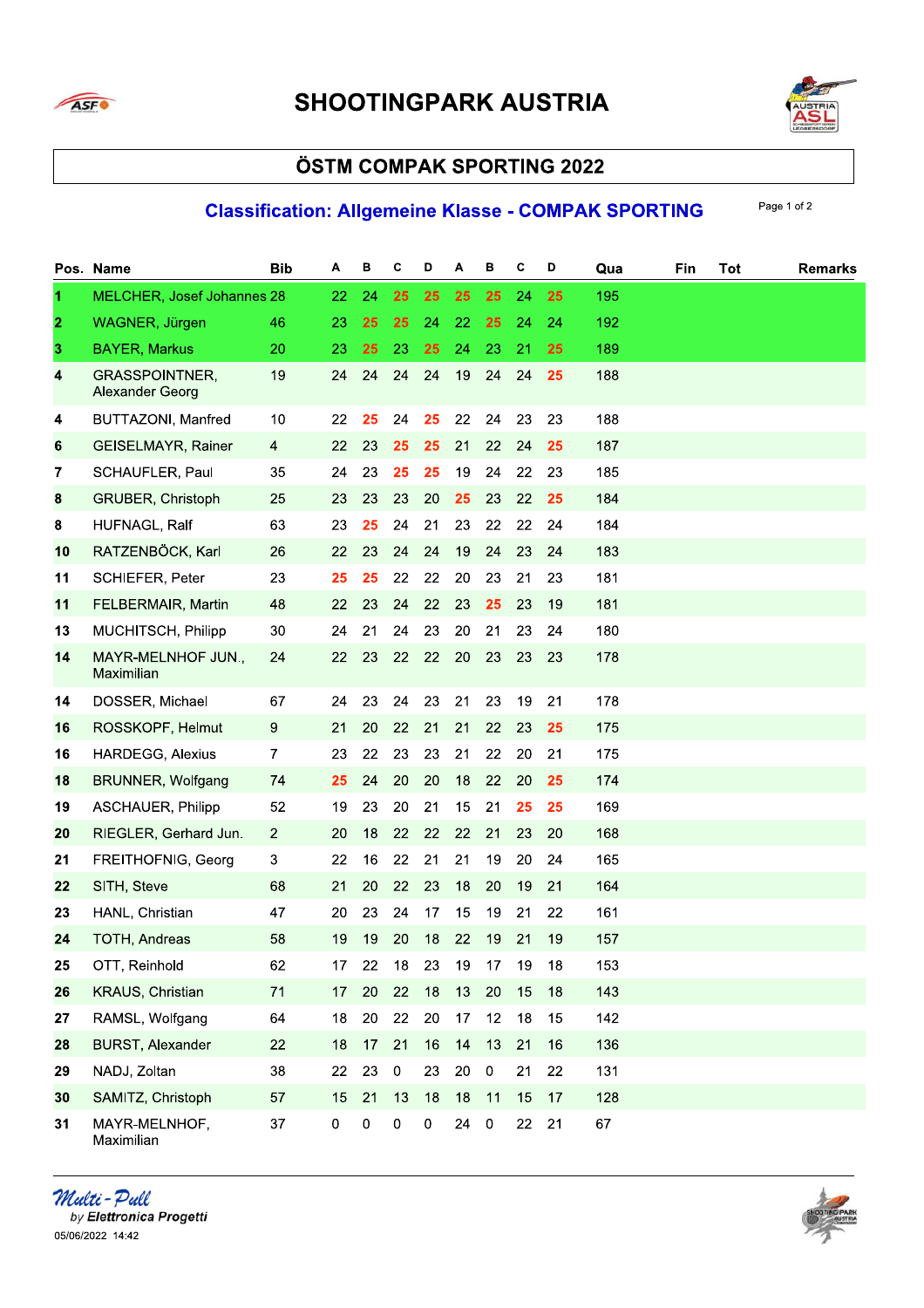### **Classification: Allgemeine Klasse - COMPAK SPORTING**

Page 2 of 2

|                 | Pos. Name                    | <b>Bib</b> | A        | в              | C.       | D            | $\mathbf{A}$            | в              | C              | D        | Qua          | <b>Fin</b> | Tot | Remarks |
|-----------------|------------------------------|------------|----------|----------------|----------|--------------|-------------------------|----------------|----------------|----------|--------------|------------|-----|---------|
| 32 <sub>2</sub> | SCHAUER, Stephan             | 6          | $\Omega$ | $\overline{0}$ | $\Omega$ | $\mathbf{0}$ | $\overline{\mathbf{0}}$ | $\overline{0}$ | $\overline{0}$ | $\Omega$ | $\mathbf{0}$ |            |     |         |
|                 | Delivering the prize:        |            |          |                |          |              |                         |                |                |          |              |            |     |         |
|                 | Delivering the prize:        |            |          |                |          |              |                         |                |                |          |              |            |     |         |
|                 | <b>Delivering the prize:</b> |            |          |                |          |              |                         |                |                |          |              |            |     |         |
|                 | <b>Delivering the prize:</b> |            |          |                |          |              |                         |                |                |          |              |            |     |         |
|                 | Delivering the prize:        |            |          |                |          |              |                         |                |                |          |              |            |     |         |
|                 | <b>Delivering the prize:</b> |            |          |                |          |              |                         |                |                |          |              |            |     |         |

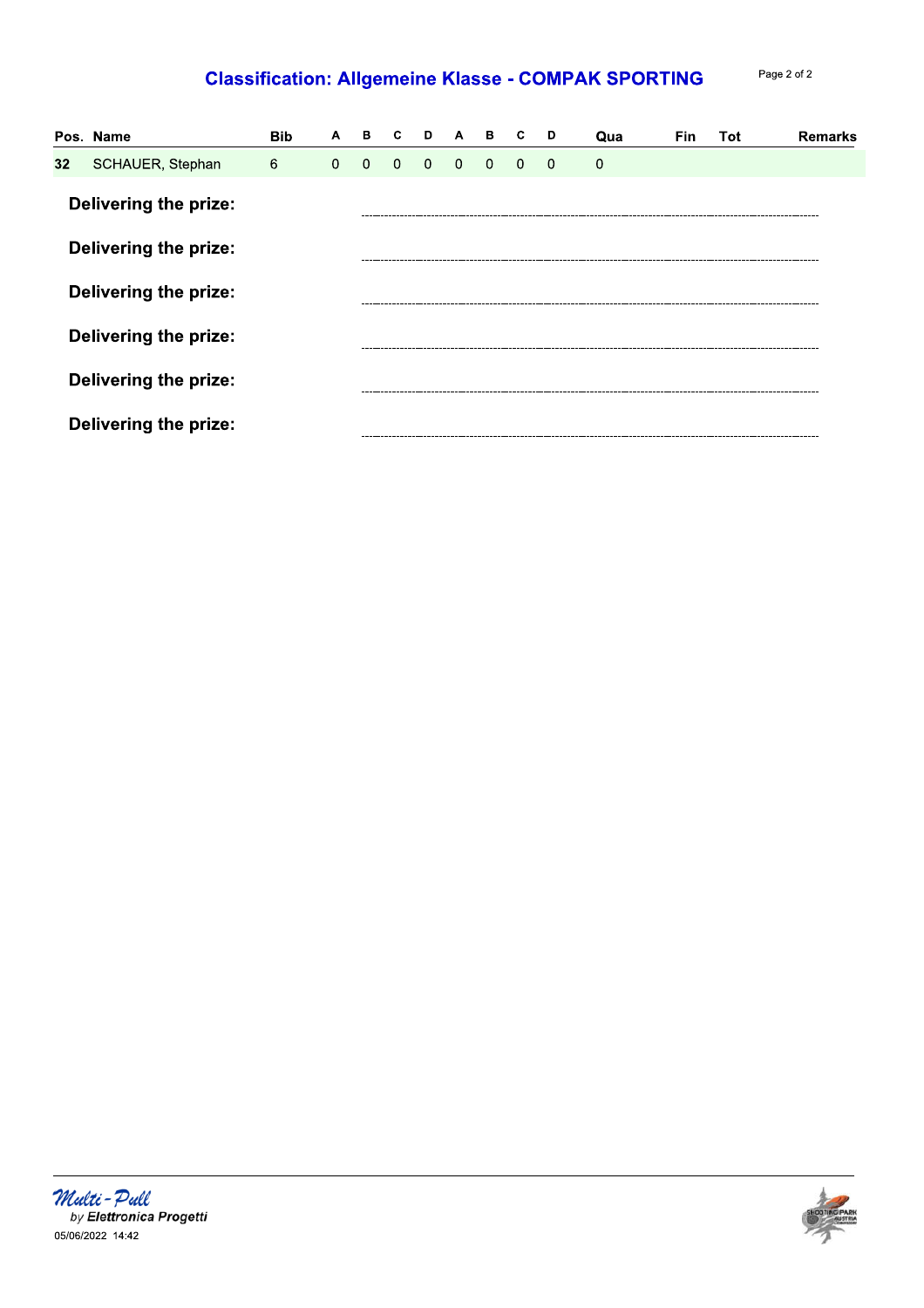



### **Classification: Damen - COMPAK SPORTING**

|                | Pos. Name                    | <b>Bib</b> | Α  | в  | C  | D  | Α  | в  | C  | D         | Qua | Fin | Tot | <b>Remarks</b> |
|----------------|------------------------------|------------|----|----|----|----|----|----|----|-----------|-----|-----|-----|----------------|
| 1              | HARTIG, Antonia              | 36         | 22 | 21 | 21 | 21 | 22 | 24 | 20 | -22       | 173 |     |     |                |
| $\overline{2}$ | <b>SCHEICHENOST, Regine</b>  | 39         | 22 | 23 | 21 | 23 | 19 | 20 | 22 | 21        | 171 |     |     |                |
| 3              | GRAS, Christina              | 61         | 21 | 21 | 21 | 20 | 18 | 23 | 17 | 21        | 162 |     |     |                |
| 4              | EHN, Selina                  | 21         | 21 | 22 | 22 | 20 | 18 | 22 | 15 | <b>20</b> | 160 |     |     |                |
| 5              | RASCHHOFER, Johanna          | 53         | 20 | 19 | 22 | 21 | 17 | 15 | 22 | 20        | 156 |     |     |                |
| 6              | PRASCHL-BICHLER,<br>Angelika | 11         | 20 | 20 | 15 | 16 | 17 | 21 | 20 | 20        | 149 |     |     |                |
| 7              | LACKNER, Marlene             | 27         | 19 | 22 | 20 | 17 | 17 | 12 | 17 | 17        | 141 |     |     |                |
| 8              | HUFNAGL, Elisabeth           | 44         | 17 | 21 | 17 | 20 | 17 | 13 | 15 | 17        | 137 |     |     |                |
| 9              | ESTERER, Janett              | 17         | 18 | 21 | 21 | 14 | 9  | 11 | 15 | 16        | 125 |     |     |                |
| 10             | <b>WAGERER, Alice</b>        | 8          | 13 | 12 | 15 | 20 | 7  | 11 | 6  | 11        | 95  |     |     |                |
|                | Delivering the prize:        |            |    |    |    |    |    |    |    |           |     |     |     |                |
|                | Delivering the prize:        |            |    |    |    |    |    |    |    |           |     |     |     |                |
|                | Delivering the prize:        |            |    |    |    |    |    |    |    |           |     |     |     |                |
|                | <b>Delivering the prize:</b> |            |    |    |    |    |    |    |    |           |     |     |     |                |
|                | <b>Delivering the prize:</b> |            |    |    |    |    |    |    |    |           |     |     |     |                |
|                | <b>Delivering the prize:</b> |            |    |    |    |    |    |    |    |           |     |     |     |                |



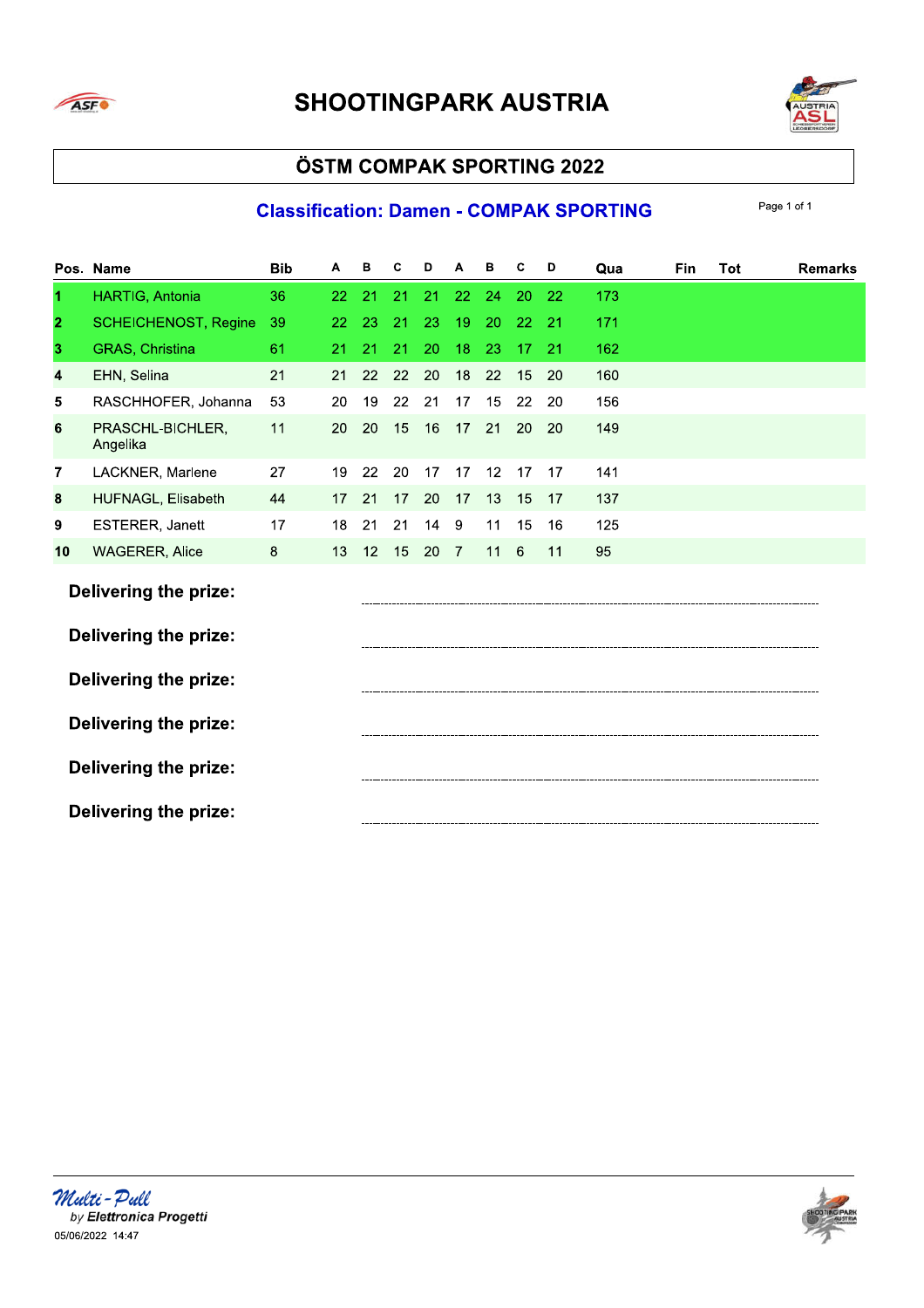



### **Classification: Junioren - COMPAK SPORTING**

|                | Pos. Name                    | <b>Bib</b> | А  | в  | С  | D               | A  | в               | C  | D  | Qua        | <b>Fin</b> | Tot | <b>Remarks</b> |
|----------------|------------------------------|------------|----|----|----|-----------------|----|-----------------|----|----|------------|------------|-----|----------------|
| 1              | RAMSL, Clemens               | 59         | 24 | 23 | 21 | 18 <sup>°</sup> | 21 | 21              | 20 | 21 | 169        |            |     |                |
| $\mathbf{2}$   | <b>VLASIN, Paul</b>          | 75         | 19 | 24 | 23 | 23              | 18 | 22 <sub>2</sub> | 20 | 19 | 168        |            |     |                |
| 3              | RÖHRLING, Matthias           | 76         | 22 | 21 | 23 | 22              | 20 | 20              | 17 | 21 | $166+18+3$ |            |     |                |
| 4              | LANGEDER, Tobias             | 14         | 19 | 24 | 19 | 19              | 20 | 19              | 21 | 25 | $166+18+2$ |            |     |                |
| 5              | ROM, Leonardo                | 1          | 24 | 24 | 21 | 20              | 20 | 16              | 20 | 20 | 165        |            |     |                |
| 6              | <b>WAGERER, Gregor</b>       | 42         | 19 | 20 | 18 | 20              | 17 | 20              | 14 | 22 | 150        |            |     |                |
| $\overline{7}$ | WEIGELSPERG, Alexander 29    |            | 17 | 16 | 15 | 20              | 11 | 16              | 16 | 13 | 124        |            |     |                |
|                | Delivering the prize:        |            |    |    |    |                 |    |                 |    |    |            |            |     |                |
|                | <b>Delivering the prize:</b> |            |    |    |    |                 |    |                 |    |    |            |            |     |                |
|                | Delivering the prize:        |            |    |    |    |                 |    |                 |    |    |            |            |     |                |
|                | Delivering the prize:        |            |    |    |    |                 |    |                 |    |    |            |            |     |                |
|                | Delivering the prize:        |            |    |    |    |                 |    |                 |    |    |            |            |     |                |
|                | Delivering the prize:        |            |    |    |    |                 |    |                 |    |    |            |            |     |                |



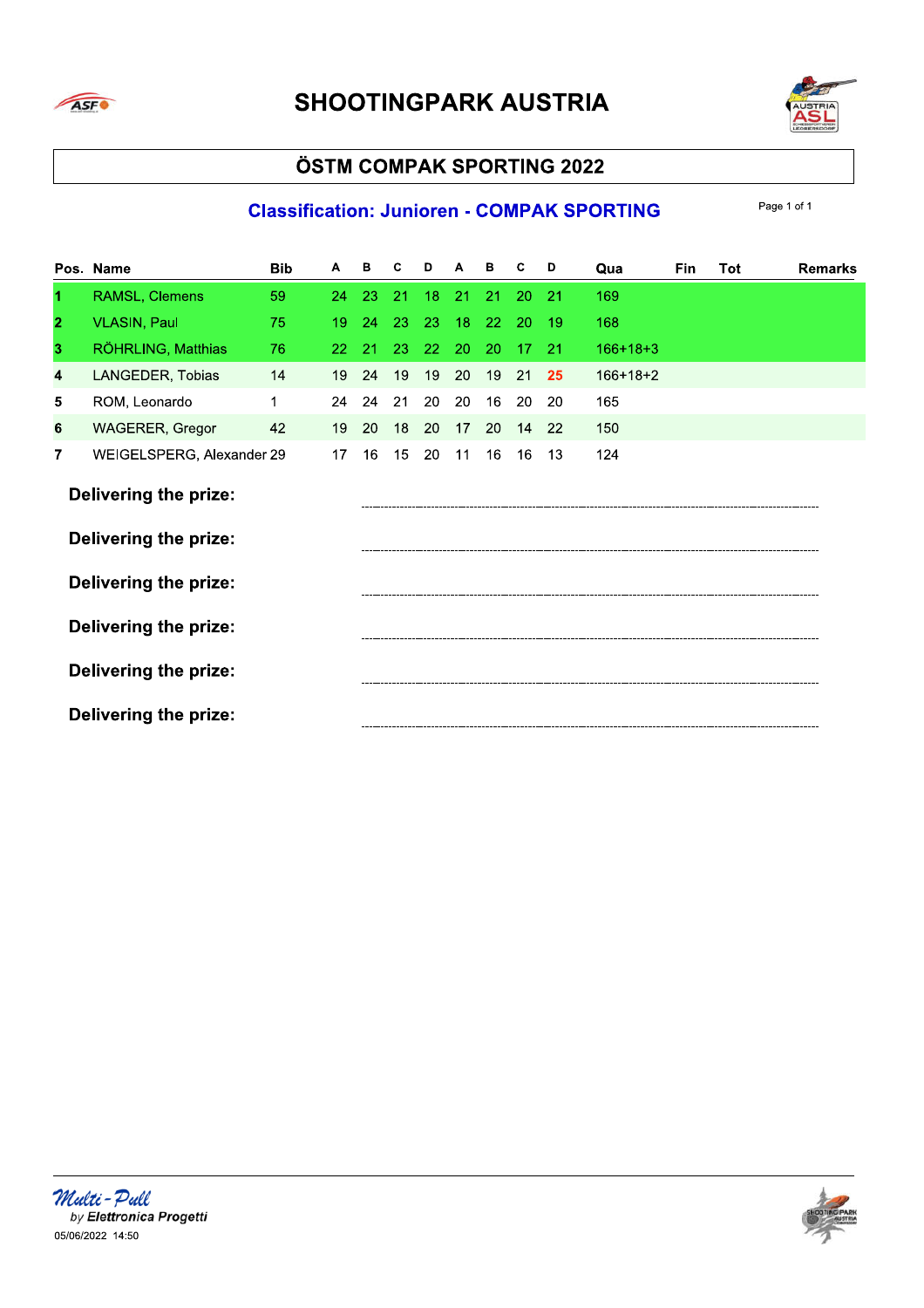



### **Classification: Team - Open - COMPAK SPORTING**

Page 1 of 2

|                         | Pos. Name                         | <b>Bib</b>     | Cat             | Α  | в  | С  | D  | А  | в  | c  | D  | <b>Fin</b> | <b>Remarks</b> |
|-------------------------|-----------------------------------|----------------|-----------------|----|----|----|----|----|----|----|----|------------|----------------|
| $\blacksquare$          | <b>NIEDERÖSTERREICH 2</b>         |                |                 | 72 | 68 | 74 | 72 | 70 | 70 | 70 | 62 | 558        |                |
|                         | BAYER, Markus                     | 20             | <b>ALL</b>      | 25 | 23 | 25 | 23 | 25 | 24 | 23 | 21 | 189        |                |
|                         | SCHAUFLER, Paul                   | 35             | <b>ALL</b>      | 23 | 25 | 25 | 24 | 24 | 22 | 23 | 19 | 185        |                |
|                         | LUKASEDER, Herbert                | 34             | SE <sub>1</sub> | 24 | 20 | 24 | 25 | 21 | 24 | 24 | 22 | 184        |                |
| $\overline{2}$          | <b>OBERÖSTERREICH</b>             |                |                 | 67 | 68 | 71 | 69 | 65 | 68 | 71 | 73 | 552        |                |
|                         | GEISELMAYR, Rainer                | $\overline{4}$ | <b>ALL</b>      | 22 | 23 | 25 | 25 | 21 | 22 | 24 | 25 | 187        |                |
|                         | GRUBER, Christoph                 | 25             | <b>ALL</b>      | 23 | 23 | 23 | 20 | 25 | 23 | 22 | 25 | 184        |                |
|                         | FELBERMAIR, Martin                | 48             | <b>ALL</b>      | 22 | 22 | 23 | 24 | 19 | 23 | 25 | 23 | 181        |                |
| 3                       | <b>NIEDERÖSTERREICH</b>           |                |                 | 68 | 70 | 71 | 71 | 66 | 63 | 68 | 69 | 546        |                |
|                         | GRASSPOINTNER, Alexander Georg 19 |                | <b>ALL</b>      | 24 | 24 | 24 | 24 | 25 | 19 | 24 | 24 | 188        |                |
|                         | RATZENBÖCK, Karl                  | 26             | <b>ALL</b>      | 22 | 23 | 24 | 24 | 19 | 24 | 23 | 24 | 183        |                |
|                         | <b>HARDEGG, Alexius</b>           | $\overline{7}$ | <b>ALL</b>      | 22 | 23 | 23 | 23 | 22 | 20 | 21 | 21 | 175        |                |
| 4                       | <b>STEIERMARK</b>                 |                |                 | 68 | 68 | 71 | 70 | 62 | 67 | 64 | 69 | 539        |                |
|                         | MELCHER, Josef Johannes           | 28             | <b>ALL</b>      | 22 | 24 | 25 | 25 | 25 | 25 | 24 | 25 | 195        |                |
|                         | TRAUSSNIGG, Hermann               | 69             | SE <sub>2</sub> | 24 | 24 | 24 | 24 | 20 | 21 | 22 | 22 | 181        |                |
|                         | SPREITZHOFER, Martin              | 73             | SE <sub>1</sub> | 22 | 20 | 22 | 21 | 17 | 21 | 18 | 22 | 163        |                |
| $\overline{\mathbf{5}}$ | NIEDERÖSTERREICH 3                |                |                 | 61 | 70 | 68 | 65 | 65 | 66 | 70 | 64 | 529        |                |
|                         | SCHIEFER, Peter                   | 23             | <b>ALL</b>      | 22 | 25 | 25 | 22 | 23 | 20 | 23 | 21 | 181        |                |
|                         | ROSSKOPF, Helmut                  | 9              | <b>ALL</b>      | 20 | 22 | 21 | 21 | 22 | 23 | 25 | 21 | 175        |                |
|                         | PRASCHL-BICHLER, Martin           | 33             | SE <sub>1</sub> | 19 | 23 | 22 | 22 | 20 | 23 | 22 | 22 | 173        |                |
| 6                       | <b>BURGENLAND</b>                 |                |                 | 66 | 64 | 68 | 71 | 64 | 63 | 62 | 66 | 524        |                |
|                         | WAGNER, Jürgen                    | 46             | <b>ALL</b>      | 24 | 23 | 25 | 25 | 24 | 22 | 25 | 24 | 192        |                |
|                         | NEMETH, Anton                     | 13             | SE <sub>1</sub> | 20 | 20 | 20 | 24 | 20 | 21 | 20 | 21 | 166        |                |
|                         | RÖHRLING, Matthias                | 76             | <b>JUN</b>      | 22 | 21 | 23 | 22 | 20 | 20 | 17 | 21 | 166        |                |
| $\overline{7}$          | <b>KÄRNTEN</b>                    |                |                 | 65 | 63 | 64 | 65 | 64 | 60 | 62 | 63 | 506        |                |
|                         | <b>BUTTAZONI, Manfred</b>         | 10             | <b>ALL</b>      | 25 | 24 | 25 | 22 | 24 | 23 | 23 | 22 | 188        |                |
|                         | FREITHOFNIG, Georg                | $\mathbf{3}$   | <b>ALL</b>      | 22 | 16 | 22 | 21 | 21 | 19 | 20 | 24 | 165        |                |
|                         | OTT, Reinhold                     | 62             | <b>ALL</b>      | 18 | 23 | 17 | 22 | 19 | 18 | 19 | 17 | 153        |                |
| 8                       | <b>KÄRNTEN 2</b>                  |                |                 | 62 | 56 | 56 | 58 | 49 | 50 | 55 | 52 | 438        |                |
|                         | ROM, Leonardo                     | $\mathbf{1}$   | <b>JUN</b>      | 24 | 24 | 21 | 20 | 20 | 16 | 20 | 20 | 165        |                |
|                         | SAMITZ, Christian                 | 40             | SE <sub>1</sub> | 17 | 19 | 17 | 23 | 18 | 19 | 18 | 14 | 145        |                |
|                         | SAMITZ, Christoph                 | 57             | <b>ALL</b>      | 21 | 13 | 18 | 15 | 11 | 15 | 17 | 18 | 128        |                |

Delivering the prize:



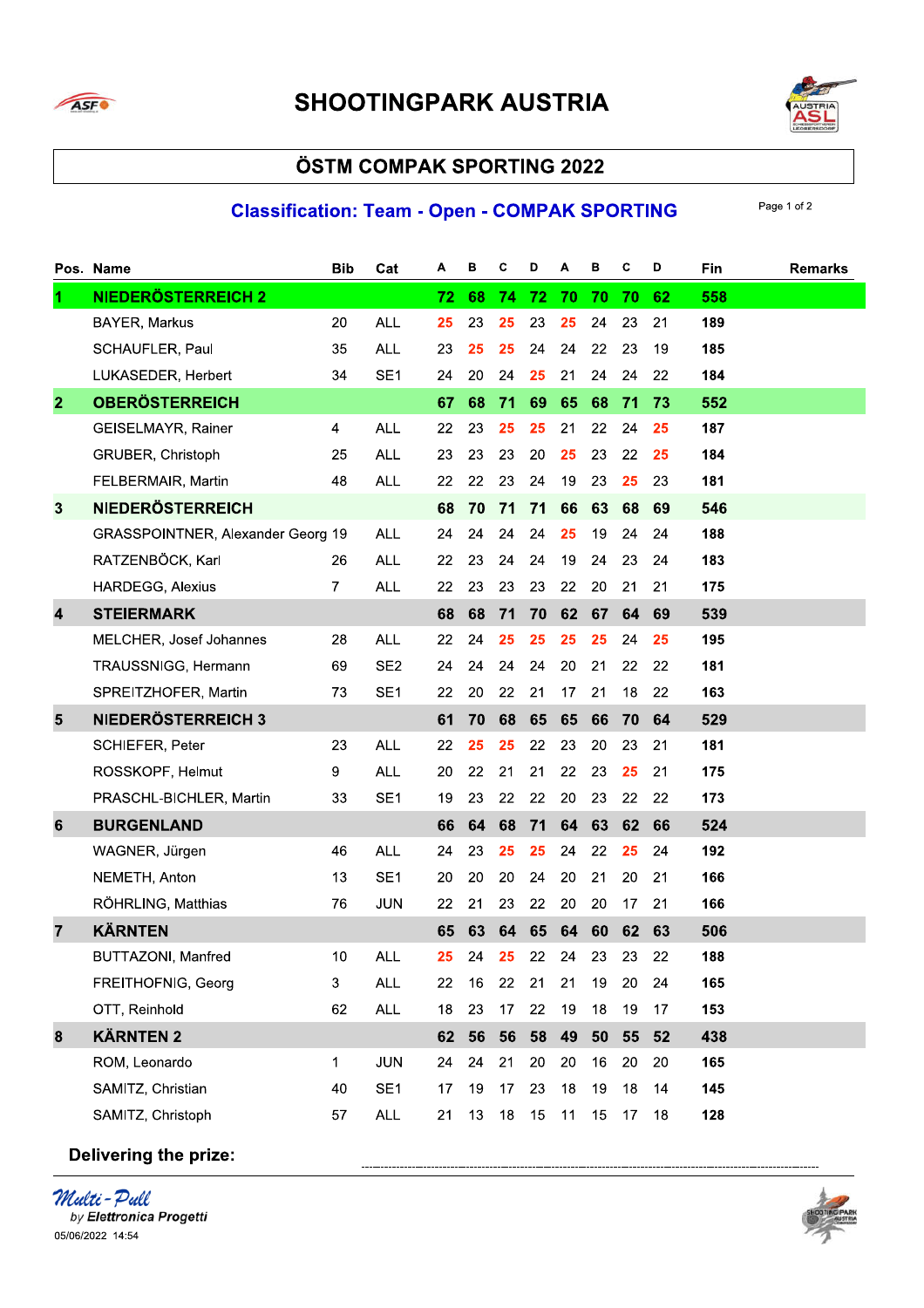## **Classification: Team - Open - COMPAK SPORTING**

| Page 2 of 2 |  |  |
|-------------|--|--|
|             |  |  |

| Pos. Name                    | Cat | $\mathsf{A}$ | в. | D. | $\mathbf{A}$ | В. | C | D | Fin | <b>Remarks</b> |
|------------------------------|-----|--------------|----|----|--------------|----|---|---|-----|----------------|
| Delivering the prize:        |     |              |    |    |              |    |   |   |     |                |
| Delivering the prize:        |     |              |    |    |              |    |   |   |     |                |
| <b>Delivering the prize:</b> |     |              |    |    |              |    |   |   |     |                |
| Delivering the prize:        |     |              |    |    |              |    |   |   |     |                |
| <b>Delivering the prize:</b> |     |              |    |    |              |    |   |   |     |                |



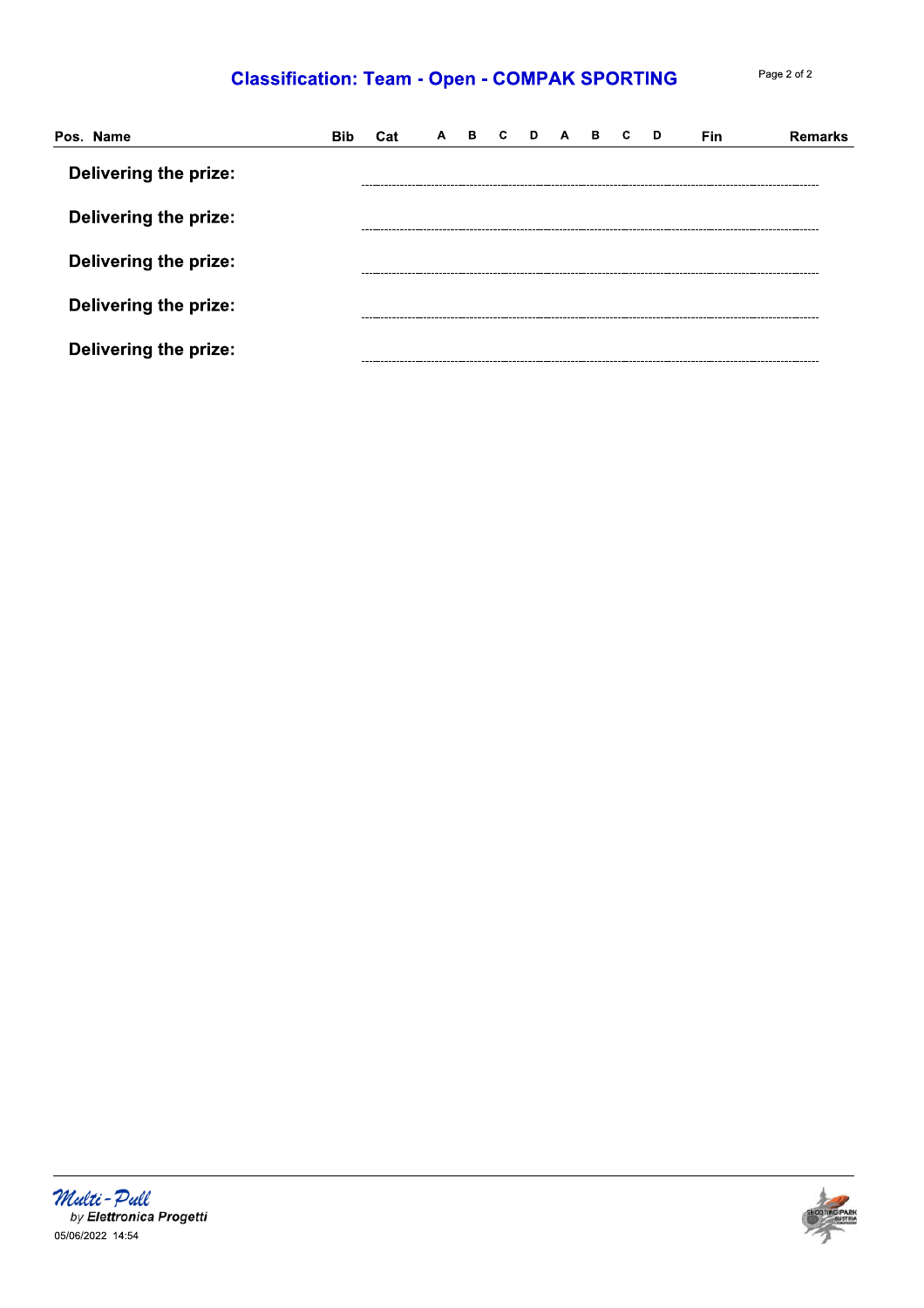



### **Classification: Senioren - COMPAK SPORTING**

|                | Pos. Name                         | <b>Bib</b> | А  | в  | C  | D  | Α  | в  | C  | D  | Qua | Fin | Tot | <b>Remarks</b> |
|----------------|-----------------------------------|------------|----|----|----|----|----|----|----|----|-----|-----|-----|----------------|
| 1              | LUKASEDER, Herbert                | 34         | 25 | 24 | 20 | 24 | 22 | 21 | 24 | 24 | 184 |     |     |                |
| $\overline{2}$ | ZETTEL, Georg                     | 45         | 24 | 23 | 23 | 23 | 19 | 22 | 21 | 20 | 175 |     |     |                |
| 3              | PRASCHL-BICHLER,<br><b>Martin</b> | 33         | 22 | 19 | 23 | 22 | 22 | 20 | 23 | 22 | 173 |     |     |                |
| 3              | STÖGER, Johannes                  | 70         | 20 | 22 | 22 | 23 | 19 | 23 | 22 | 22 | 173 |     |     |                |
| 5              | TSCHIDERER, Karl-<br>Thomas       | 65         | 21 | 21 | 22 | 21 | 21 | 19 | 20 | 22 | 167 |     |     |                |
| 6              | NEMETH, Anton                     | 13         | 20 | 24 | 20 | 20 | 20 | 21 | 20 | 21 | 166 |     |     |                |
| 7              | WALTERSKIRCHEN,<br>Hubert         | 31         | 19 | 22 | 24 | 16 | 19 | 21 | 22 | 21 | 164 |     |     |                |
| 8              | SPREITZHOFER, Martin              | 73         | 22 | 20 | 22 | 21 | 17 | 21 | 18 | 22 | 163 |     |     |                |
| 9              | GSTÜR, Michael                    | 51         | 19 | 21 | 22 | 20 | 20 | 19 | 20 | 18 | 159 |     |     |                |
| 10             | WATZINGER, Walter                 | 60         | 20 | 21 | 21 | 21 | 13 | 22 | 14 | 20 | 152 |     |     |                |
| 11             | SAMITZ, Christian                 | 40         | 17 | 23 | 17 | 19 | 18 | 14 | 18 | 19 | 145 |     |     |                |
| 12             | WAWSCHINEK, Oskar                 | 55         | 15 | 15 | 16 | 13 | 14 | 9  | 9  | 12 | 103 |     |     |                |
|                | <b>Delivering the prize:</b>      |            |    |    |    |    |    |    |    |    |     |     |     |                |
|                | Delivering the prize:             |            |    |    |    |    |    |    |    |    |     |     |     |                |
|                | Delivering the prize:             |            |    |    |    |    |    |    |    |    |     |     |     |                |
|                | <b>Delivering the prize:</b>      |            |    |    |    |    |    |    |    |    |     |     |     |                |
|                | Delivering the prize:             |            |    |    |    |    |    |    |    |    |     |     |     |                |
|                | <b>Delivering the prize:</b>      |            |    |    |    |    |    |    |    |    |     |     |     |                |

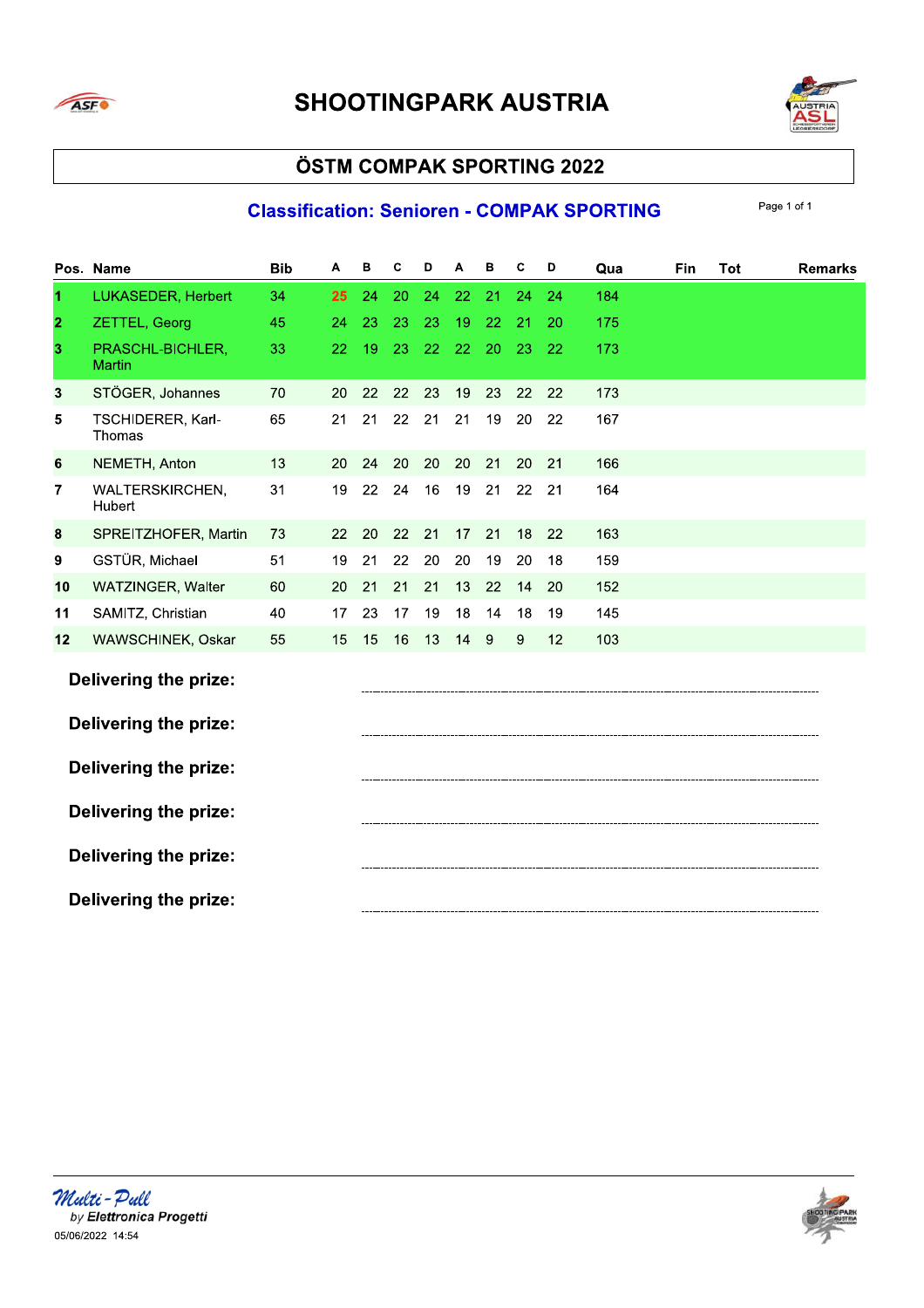

# **SHOOTINGPARK AUSTRIA**



### ÖSTM COMPAK SPORTING 2022

### **Classification: Senioren 2 - COMPAK SPORTING**

|                | Pos. Name                                             | <b>Bib</b> | Α  | в  | C  | D  | Α  | в  | С  | D  | Qua | Fin | Tot | <b>Remarks</b> |
|----------------|-------------------------------------------------------|------------|----|----|----|----|----|----|----|----|-----|-----|-----|----------------|
| 1.             | <b>TRAUSSNIGG, Hermann</b>                            | 69         | 24 | 24 | 24 | 24 | 21 | 22 | 22 | 20 | 181 |     |     |                |
| $\overline{2}$ | <b>GRAS, Walter</b>                                   | 15         | 20 | 24 | 22 | 21 | 19 | 23 | 21 | 22 | 172 |     |     |                |
| 3              | ZMAJLOVIC, Michael                                    | 77         | 23 | 22 | 19 | 20 | 19 | 21 | 16 | 20 | 160 |     |     |                |
| 4              | MEIXNER, Ernst                                        | 12         | 21 | 19 | 20 | 17 | 17 | 18 | 22 | 20 | 154 |     |     |                |
| 5              | NAGY, Werner                                          | 5          | 21 | 18 | 18 | 22 | 19 | 19 | 18 | 17 | 152 |     |     |                |
| 6              | <b>HECHTL, Manfred</b>                                | 50         | 21 | 20 | 18 | 16 | 17 | 21 | 15 | 22 | 150 |     |     |                |
| 7              | HABERL, Hans                                          | 41         | 16 | 18 | 22 | 20 | 18 | 14 | 19 | 20 | 147 |     |     |                |
| 8              | FELBER, Rudolf                                        | 16         | 17 | 18 | 21 | 17 | 19 | 16 | 20 | 17 | 145 |     |     |                |
| 9              | REXEIS, Franz                                         | 56         | 14 | 19 | 18 | 17 | 13 | 19 | 21 | 21 | 142 |     |     |                |
|                | <b>Delivering the prize:</b><br>Delivering the prize: |            |    |    |    |    |    |    |    |    |     |     |     |                |
|                | <b>Delivering the prize:</b>                          |            |    |    |    |    |    |    |    |    |     |     |     |                |
|                | <b>Delivering the prize:</b>                          |            |    |    |    |    |    |    |    |    |     |     |     |                |
|                | <b>Delivering the prize:</b>                          |            |    |    |    |    |    |    |    |    |     |     |     |                |
|                | <b>Delivering the prize:</b>                          |            |    |    |    |    |    |    |    |    |     |     |     |                |